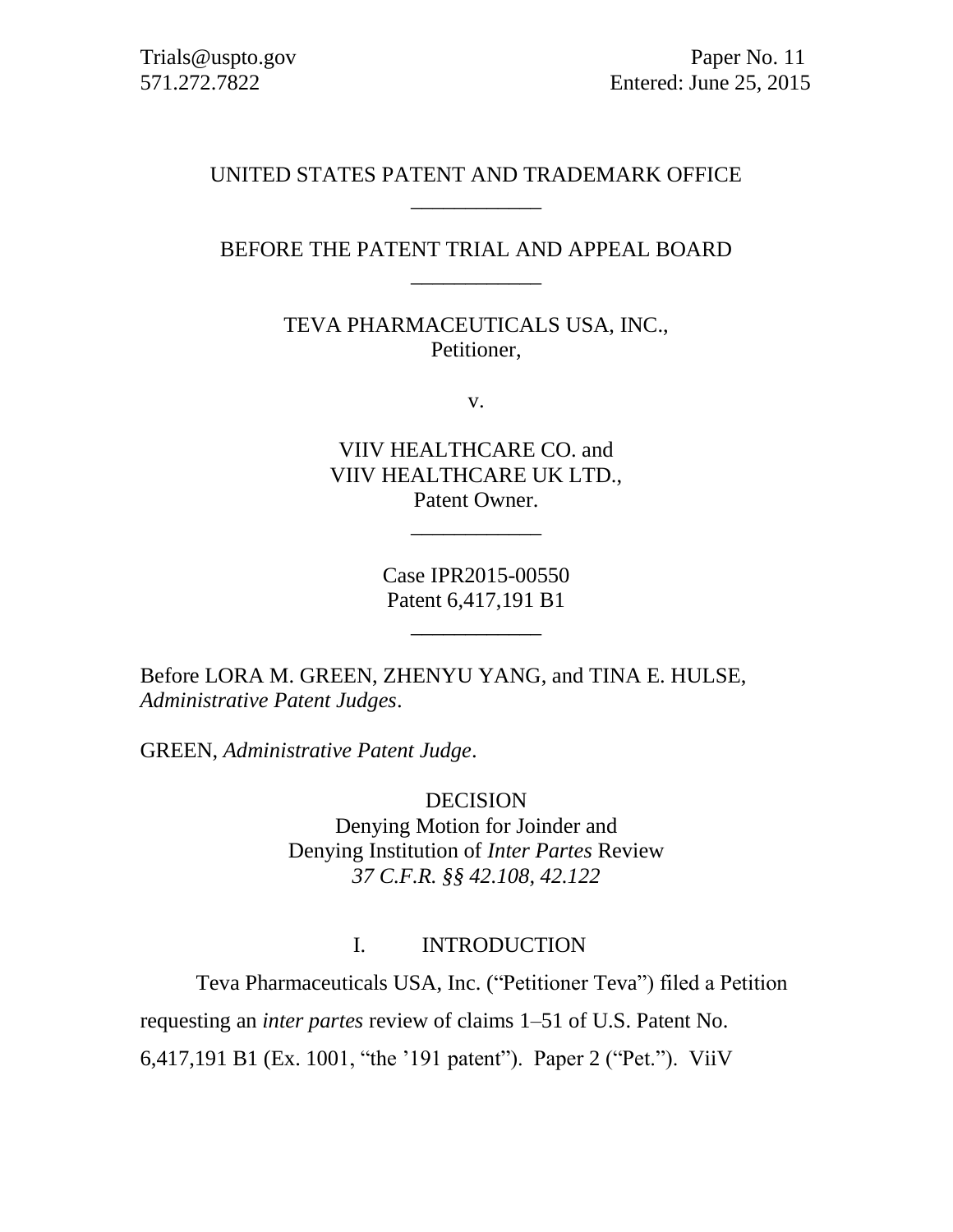Healthcare Co. and ViiV Healthcare UK Ltd. (collectively, "Patent Owner") filed a Preliminary Response to the Petition. Paper 10 ("Prelim. Resp.")

Concurrently with the filing of the Petition, Petitioner filed a motion for joinder pursuant to 35 U.S.C. § 315(c). Paper 3 ("Mot. for Joinder"). Specifically, Petitioner "moves to join this proceeding with *Apotex Corp. v. ViiV Healthcare Co. and ViiV Healthcare UK Ltd.*, IPR2014-000876 (the 'Apotex IPR'), instituted on December 8, 2014." Pet. 1. Petitioner Teva timely filed its Joinder Motion within one month after institution of a trial in IPR2014-00876, as required by 37 C.F.R. § 42.122(b). Paper 3, 2. Patent Owner filed an Opposition to Motion for Joinder (Paper 9, "Opp. to Joinder"); as did Petitioner, Apotex Corp. ("Petitioner Apotex"), in IPR2014-00876. IPR2014-00876, Paper 24. We have jurisdiction under 35 U.S.C. § 314.

For the reasons provided below, we exercise our discretion under 35 U.S.C. § 315(c) and deny Petitioner Teva's Motion to join the Petition to IPR2014-00876. We also deny the Petition and do not institute an *inter partes* review of the '191 patent in this proceeding.

#### *A. Related Proceedings*

Patent Owner states that it has asserted the '191 patent in *ViiV Healthcare UK Ltd. v. Lupin Ltd.*, No. 1:14-cv-00369-LPS (D. Del.). Paper 7, 2. Patent Owner states that it also asserted the '191 patent in *ViiV Healthcare UK Ltd. v. Lupin Ltd.*, No. 1:11-cv-00576-RGA (D. Del.), and *ViiV Healthcare UK Ltd. v. Teva Pharmaceuticals USA, Inc.*, No. 1:11-cv-00688-RMB (D. Del.), which were consolidated, and are currently on appeal in the U.S. Court of Appeals for the Federal Circuit (Docket Nos. 14-1303, 14-1304, and 14-1315). *Id.*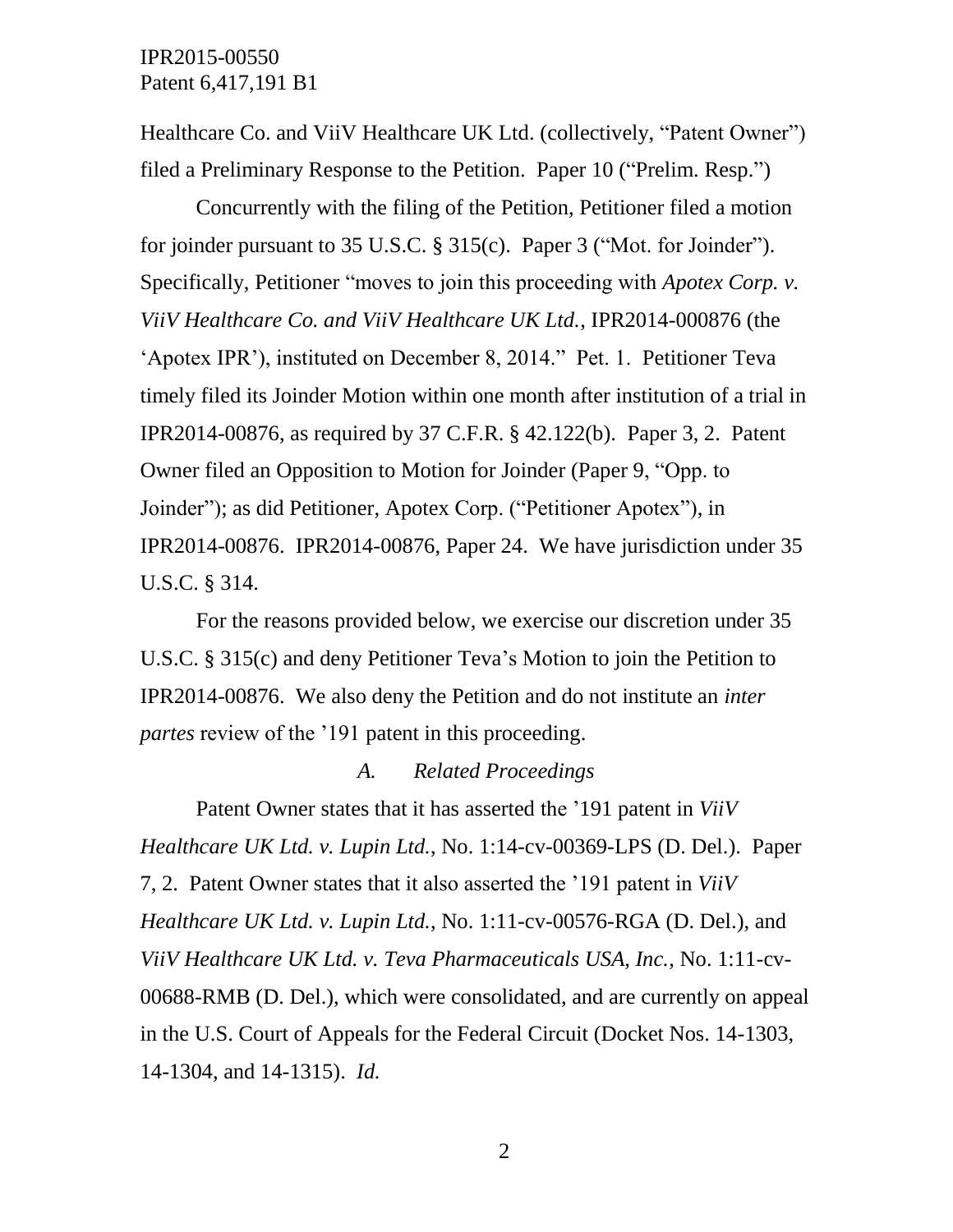$\overline{a}$ 

# *B. The Asserted Ground of Unpatentability*

Petitioner challenges the patentability of claims 1–51 of the

'191 patent on the following ground (Pet. 14):

| <b>References</b>                                   | <b>Basis</b> | <b>Claims Challenged</b> |
|-----------------------------------------------------|--------------|--------------------------|
| $\sim$ Cameron <sup>1</sup> and Daluge <sup>2</sup> | \$103        | $-51$                    |

#### II. ANALYSIS

## *A. Decision on Motion for Joinder*

The statutory provision governing joinder of *inter partes* review proceedings is 35 U.S.C. § 315(c), which provides as follows:

(c) JOINDER.—If the Director institutes an inter partes review, the Director, in his or her discretion, may join as a party to that inter partes review any person who properly files a petition under section 311 that the Director, after receiving a preliminary response under section 313 or the expiration of the time for filing such a response, determines warrants the institution of an inter partes review under section 314.

The Board determines whether to grant joinder on a case-by-case

basis, taking into account the particular facts of each case. When exercising that discretion, the Board is mindful that patent trial regulations, including the rules for joinder, must be construed to secure the just, speedy, and inexpensive resolution of every proceeding. 37 C.F.R. § 42.1(b). Here, we determine that Petitioner Teva's stated reasons for allowing joinder do not outweigh meaningful reasons not to allow joinder.

<sup>&</sup>lt;sup>1</sup> Cameron et al., EP 0513917 A1, published November 19, 1992 (Ex. 1002).

<sup>2</sup> Daluge et al., *1592U89 Succinate – A Novel Carbocyclic Nucleoside Analogue with Potent, Selective Anti-HIV Activity*, ABSTRACTS OF THE 34TH ICAAC, 7 Abstract I6 (October 5, 1994) (Ex. 1003).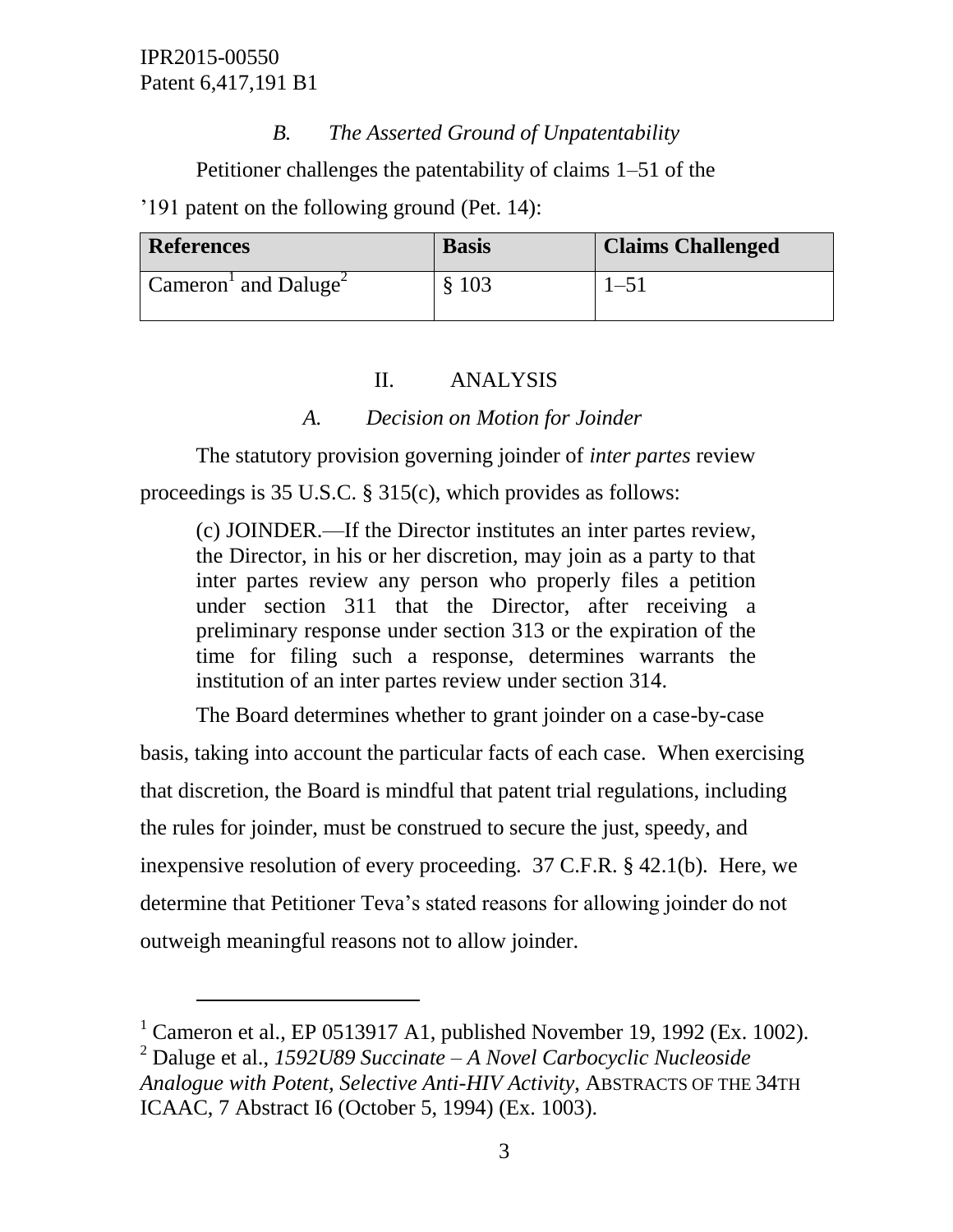The Petition was filed on January 8, 2015. Petitioner Teva acknowledges that, more than one year before filing the Petition, it was served with a complaint alleging infringement of the '191 patent in *ViiV Healthcare UK Ltd. v. Teva Pharmaceuticals USA, Inc.*, No. 1:11-cv-00688- RMB (D. Del.). Pet. 5 n.2. Section 315(b) bars institution of *inter partes* review when the petition is filed more than one year after the petitioner is served with a complaint alleging infringement of the patent. 35 U.S.C. § 315(b); 37 C.F.R. § 42.101(b). The one-year time bar, however, does not apply to a request for joinder. 35 U.S.C. § 315(b) (final sentence); 37 C.F.R. § 42.122(b). Thus, absent joinder of this proceeding to IPR2014-00876, the Petition is barred under § 315(b).

As a moving party, Petitioner Teva has the burden of proof in establishing entitlement to the requested relief. 37 C.F.R. §§ 42.20(c), 42.122(b). A motion for joinder should: (1) set forth the reasons why joinder is appropriate; (2) identify any new grounds of unpatentability asserted in the petition; (3) explain what impact (if any) joinder would have on the trial schedule for the existing review; and (4) specifically address how briefing and discovery may be simplified. *See, e.g.*, *Kyocera Corp. v. Softview LLC*, Case IPR2013-00004, slip op. at 4 (PTAB Apr. 24, 2013) (Paper 15); FAQ H5 on the Board's website at

[http://www.uspto.gov/patents-application-process/appealing-patent](http://www.uspto.gov/patents-application-process/appealing-patent-decisions/trials/patent-review-processing-system-prps-0)[decisions/trials/patent-review-processing-system-prps-0.](http://www.uspto.gov/patents-application-process/appealing-patent-decisions/trials/patent-review-processing-system-prps-0)

Petitioner Teva contends that joinder will not affect the scheduling order set in IPR2014-00876. Paper 3, 5. Specifically, Petitioner Teva argues that it seeks review on the same ground, based on the same Declaration, on which the Board instituted *inter partes* review in IPR2014-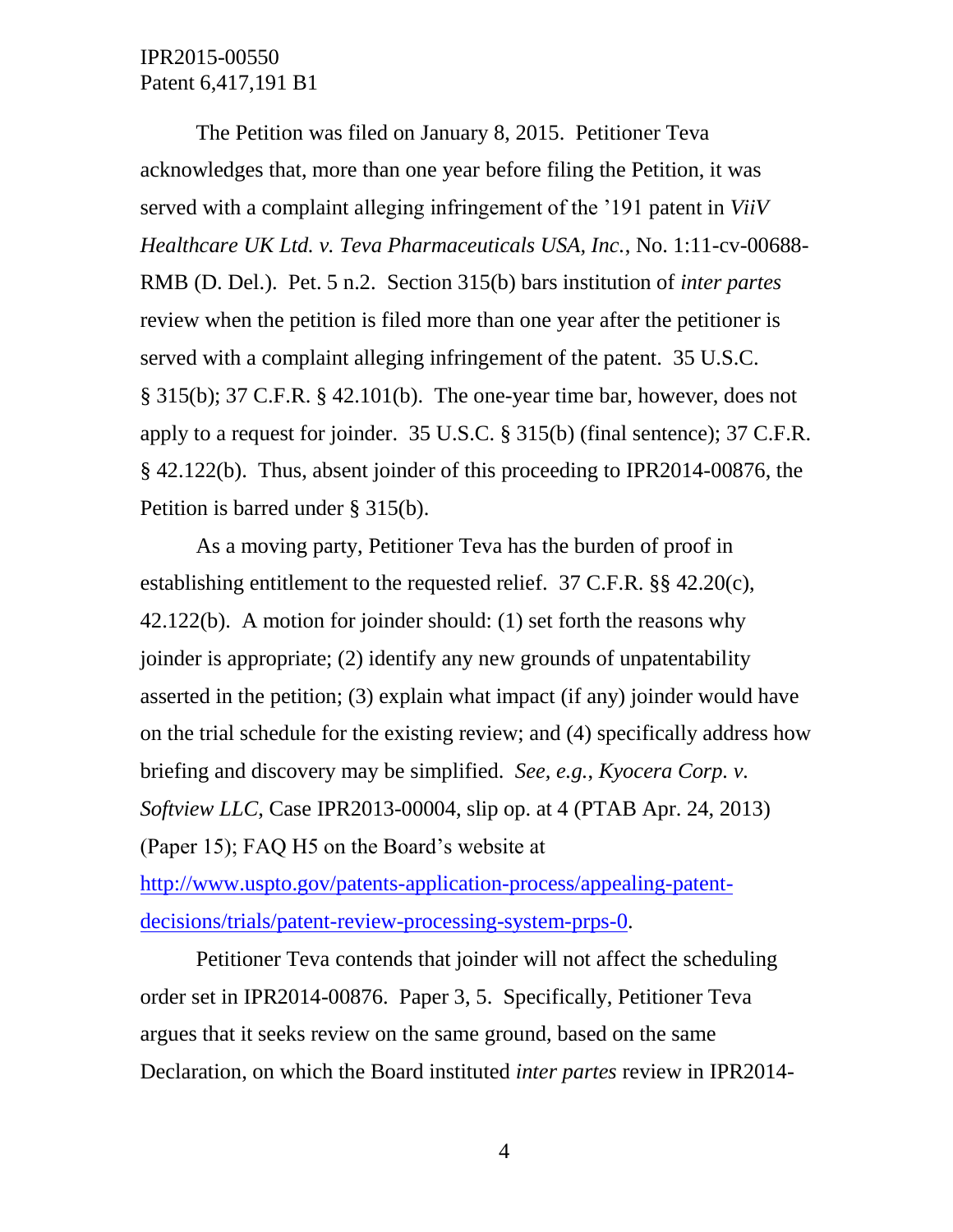00876. *Id.* Petitioner contends further that joinder will enhance efficiency and avoid duplicate efforts, as well as inconsistencies. *Id.* at 6. Moreover, according to Petitioner, it could be prejudiced if it were not allowed to join the existing *inter partes* review if Petitioner Apotex and Patent Owner were to settle IPR2014-00876. *Id.* at 7. Most notably, Petitioner Teva argues further that it and Apotex will address the same art and same challenge, it "envisions few differences in the parties' positions." *Id.* at 8. Thus, Petitioner asserts that it and Apotex will file consolidated papers, and it will limit "itself to separate filings of only seven pages directed only to points of disagreement with Apotex." *Id.* at 9.

Patent Owner responds that "joinder will unnecessarily complicate and disrupt the Apotex IPR." Paper 26, 1. In particular, Patent Owner notes that Apotex, Petitioner in IPR 2014-00876, opposes joinder. *Id.* Petitioner Apotex agrees, noting that Petitioner Teva has not secured Apotex's agreement to consolidate filings. IPR2014-00876, Paper 24, 3. Specifically, Petitioner Apotex states:

Teva's Motion implies that Apotex and Teva have agreed to work together to prepare filings and coordinate discovery. Despite Teva's implication, Teva has not secured Apotex's agreement to coordinate efforts. Nor can it. Teva is a direct competitor of Apotex's and Apotex does not consent to sharing its draft briefs with Teva. Apotex's draft briefs are attorneyclient-privileged documents and attorney work product, and Teva fails to identify any authority suggesting that the Board could or should require a party to divulge its privileged attorney work product. Moreover, Apotex and Teva do not have a joint defense agreement with respect to the '191 patent and do not have aligned interests with respect to IPR proceedings involving the '191 patent. The interests of justice do not support requiring competitors to cooperate in a contested case.

*Id.* at 5.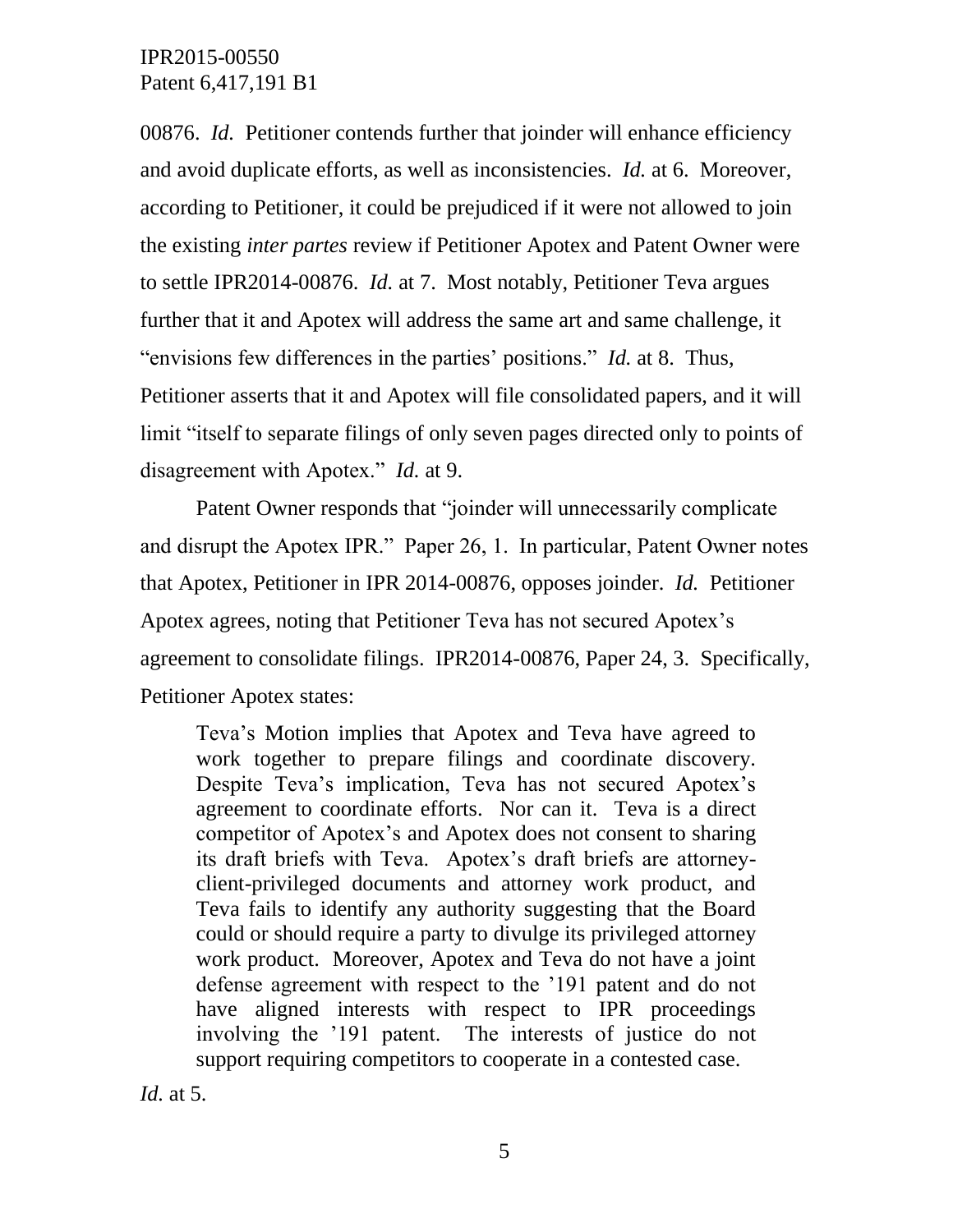We agree with Patent Owner and Petitioner Apotex in IPR2014-00876 that Petitioner Teva has not established that joinder would be appropriate given the circumstances of this case. In particular, we note that Petitioner in this proceeding, Teva, has not obtained the agreement of Petitioner in IPR2014-00876, Apotex, to consolidate filings. Thus every paper filed by Petitioner in any joined proceeding could be subject to at least seven additional pages of briefing by Petitioner in this proceeding, Teva, plus additional responsive briefing by Patent Owner in the joined proceeding. Moreover, there is reduced prejudice to Petitioner Teva that Petitioner Apotex and Patent Owner ViiV Healthcare may settle, as Petitioner Apotex has already filed its Reply to Patent Owner's Response in IPR2014-00876, and we would be less likely to allow settlement given the late stage of the proceeding. *See Blackberry Corp. v. Mobilemedia Ideas*, Case IPR2013- 00036, slip op. at 2 (PTAB Jan. 21, 2014) (Paper 64) (noting that as set forth in 37 C.F.R. § 42.74(a), the Board is not party to the settlement, and may determine independently any question of patentability).

#### *B. Denial of Inter Partes Review*

Petitioner Teva admits that it was served with a complaint alleging infringement of the '191 patent more than one year prior to the date of filing of the instant Petition. Pet. 5 n.5. Accordingly, in view of the denial of the requested relief of joinder with IPR2014-00876, institution of an *inter partes*  review as requested by Petitioner is barred by statute. 35 U.S.C. § 315(b); *see also* 37 C.F.R. § 42.101(b).

6